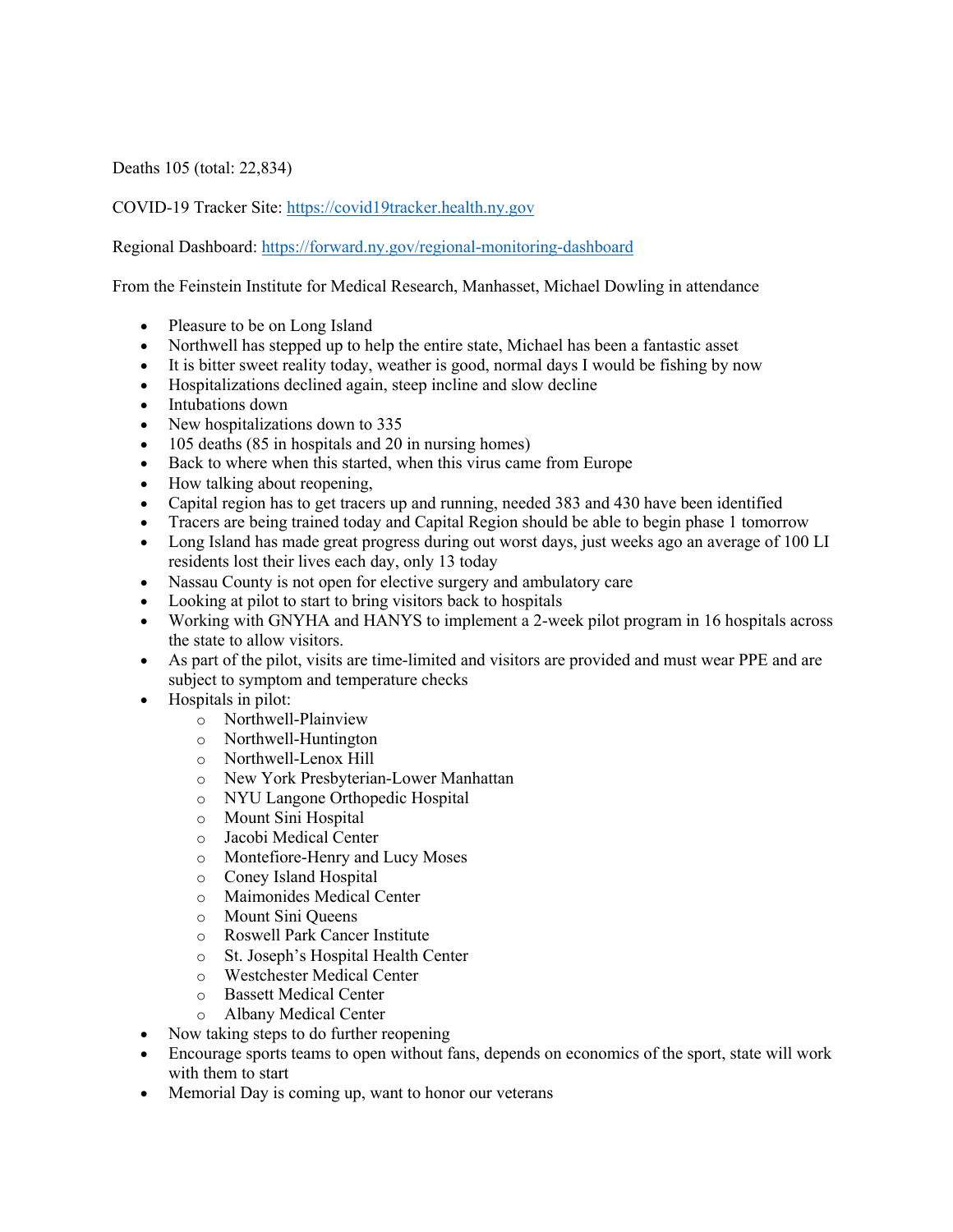- State will allow ceremonies with 10 people or less, up to local governments, they can make a decision if they don't want them
- Vehicle parades are appropriate
- NYS is doing everything they can, going forward we need a SMART federal response to accelerate our path forward
- Let's make sure when we give corporations funding, they are acting on behalf of the citizens
- Americans First Law proposed, corporations must hire back the same number of workers to get any federal funding, cannot pocket the money and lay off workers
- Taxpayers aren't going to pay you to lay off employees
- Washington was quick to fund businesses and corporations
- Not fund state and local governments; hospitals, police, fire fighters, school teachers and food banks
- This is not a partisan issue, not a red or blue issue
- NGA is calling on Congress to pass \$500 billion in state fiscal relief
- House passed a bill that did it, and repealed SALT and funded testing
- Vaccine, federal government is working hard to rush a vaccine
- We have to make sure whatever private company find the vaccine, it must be available to all people
- Can't be just the rich and privileged
- Public health matter and national security threat
- Federal government should set rules now to make sure next day the vaccine should be given to all companies to make sure we can produce enough
- The world is different today, things can change very quickly
- Government is important again, must be smart, must be competent, must be non-political, must be non-partisan, must be fair, must be effective

## Q&A

From the MTA, this morning executives were asked about reopening and if people can commute via rail to work and they said they are looking to state for guidance-

- MTA will be better; trains have been stopped to be cleaned
- We had to get everyone off the trains to do this, homeless shouldn't been on the trains, need help and services
- When we are ready to open the MTA will be ready

How many cases of COVID illness in children? Do you have a county breakdown? How are they being exposed?

- 137 cases confirmed cases
- Serious issue think we spotted it early, think the 120 cases is tip of iceberg
- Common denominator are children who have had or have had disease
- Inflammatory response to COVID virus
- Didn't look like COVID because it wasn't respiratory
- Ongoing situation
- Believe we gave a heads up
- Exposure is case by case basis, new COVID cases are coming from people who are at home and not working, which is shocking to me, community spread

With all due respect you say this isn't a political issue, republicans in senate have made is political, they have said this is a bail out to blue states, McConnell has made this political, how do you deal with that?

- I am saying there is no doubt that many politicians act through politics
- Saying in this situation they should rise above
- People who are dying are Americans